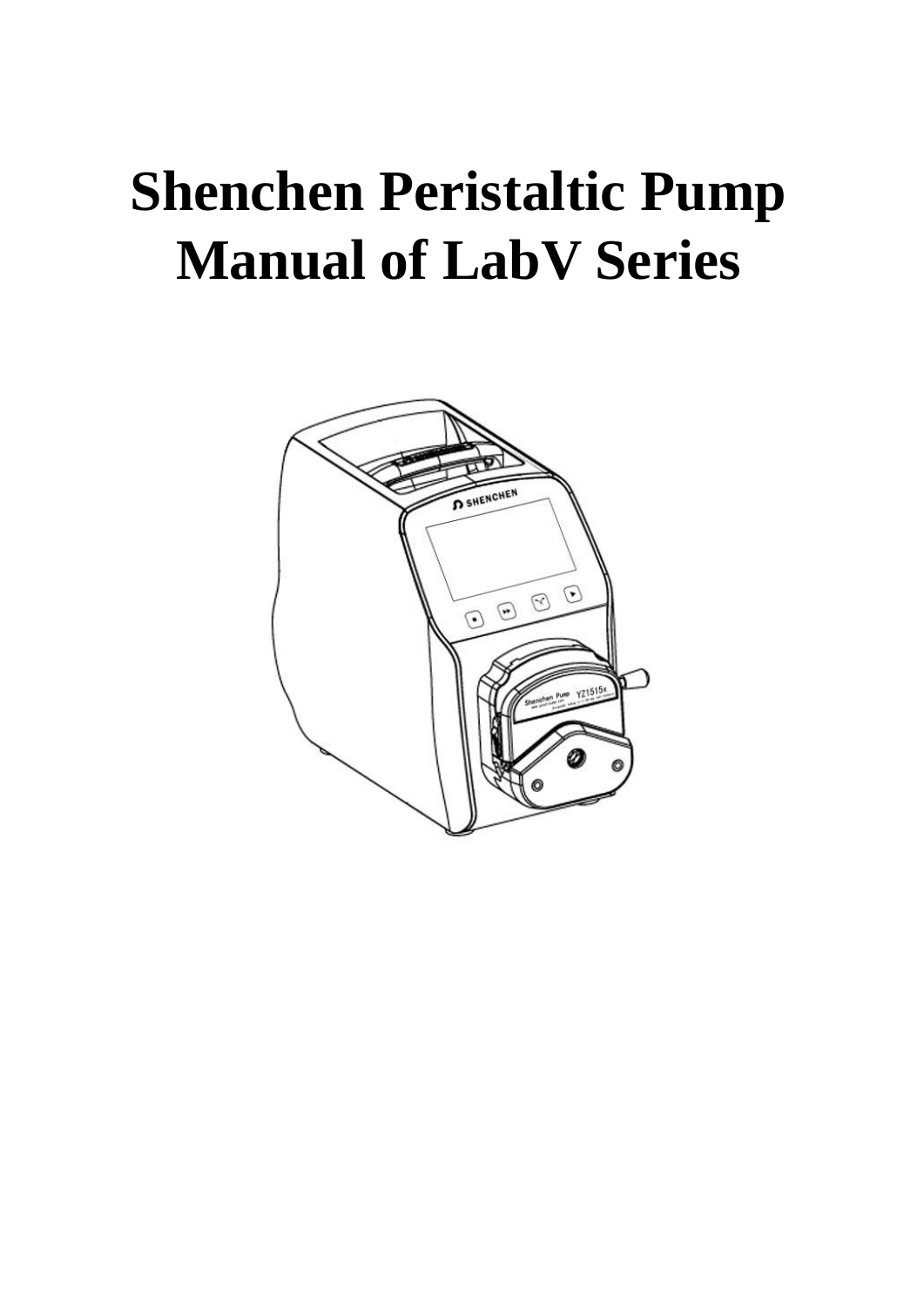

 $\triangleright$  Please read the manual carefully before operating the product.



# **Warning**

- $\triangleright$  Tubing may have crack due to wear. It results in the overflow of fluid from tubing. In that time human body and instruments may be damaged. So user must check usually and change tubing in time.
- $\triangleright$  Connect directly the power line to the wall socket, and avoid using the extense electric line.
- $\triangleright$  If the power line or plug had wear and other damage, please hold the plug to unplug it, not hold the line.
- $\triangleright$  If following situations happened, please turn off the electric power and unplug the plug, holding the plug and not the line.
- $\geq 1$ . Fluid splash on the pump.
- $\geq$  2. You think the pump need to maintain or amend.
- $\triangleright$  The user's power socket must have ground wire, and have reliable grounding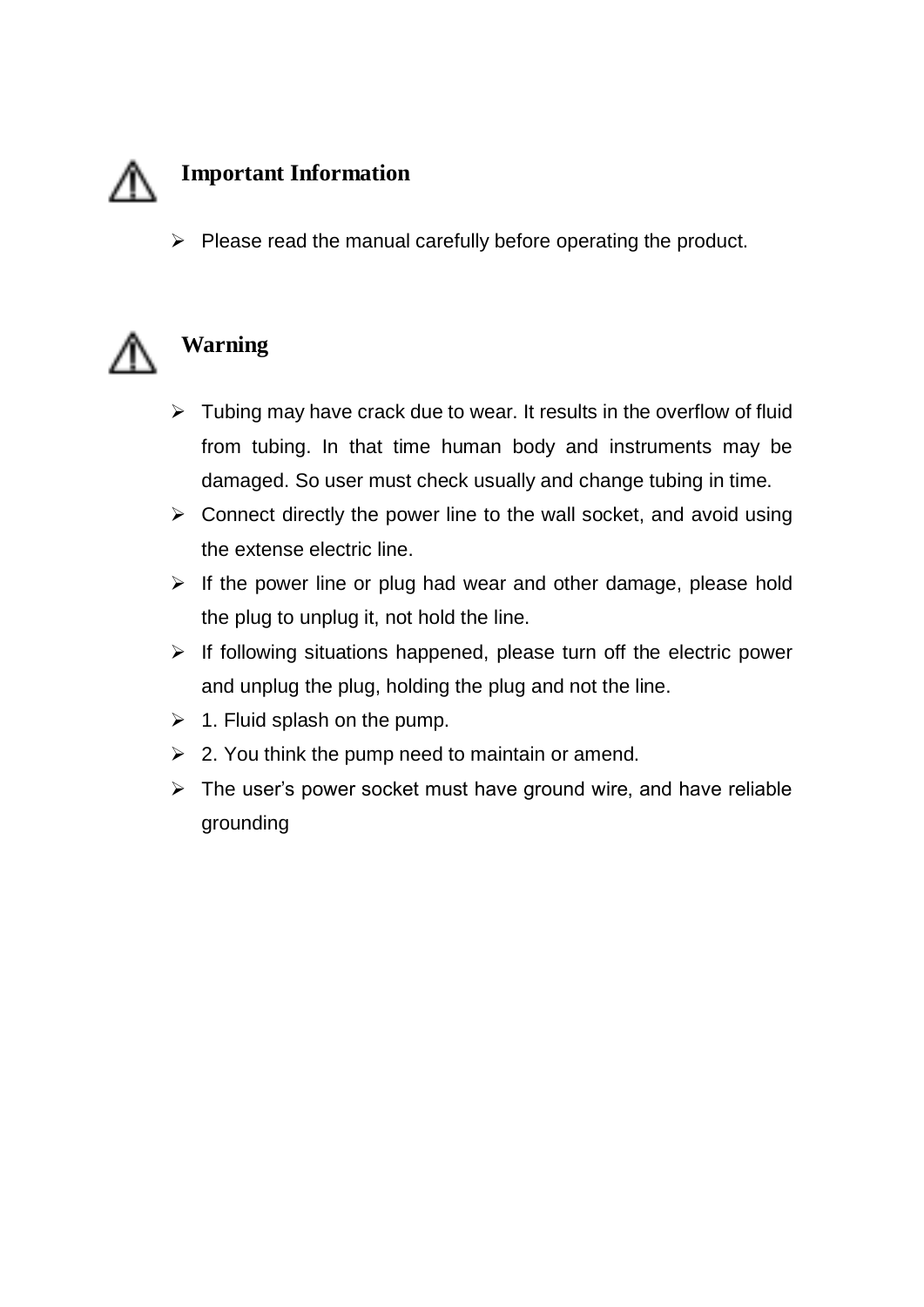# **Catalogue**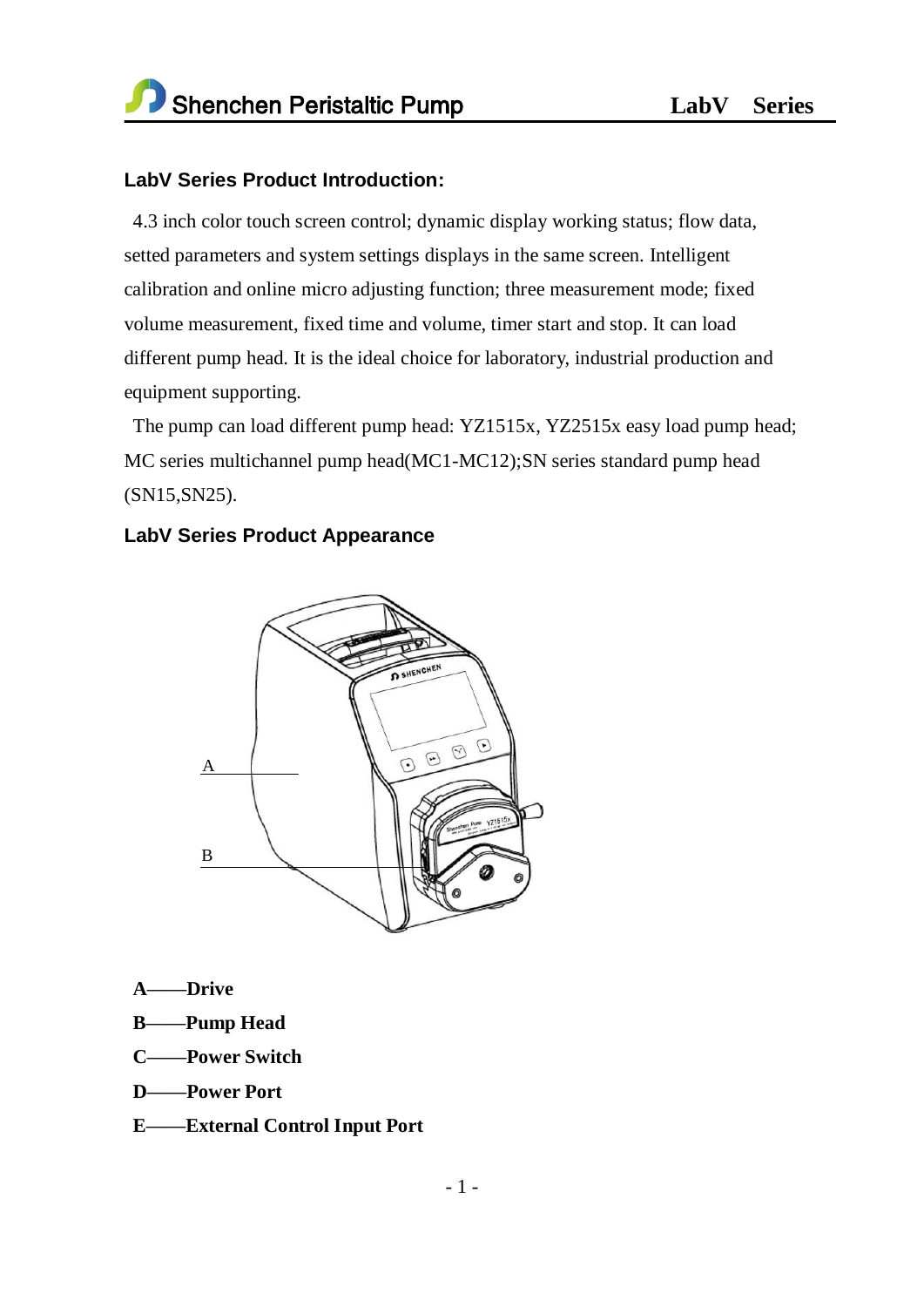

# **LabV Series Keyboard Instruction**



**Stop Button:** Press stop button, stop working. Forbidden buttons can be used on the main interface.

Full Button: When stop state or transferring state, press this button, the pump will running with highest speed. This button can be used for wash tube or fast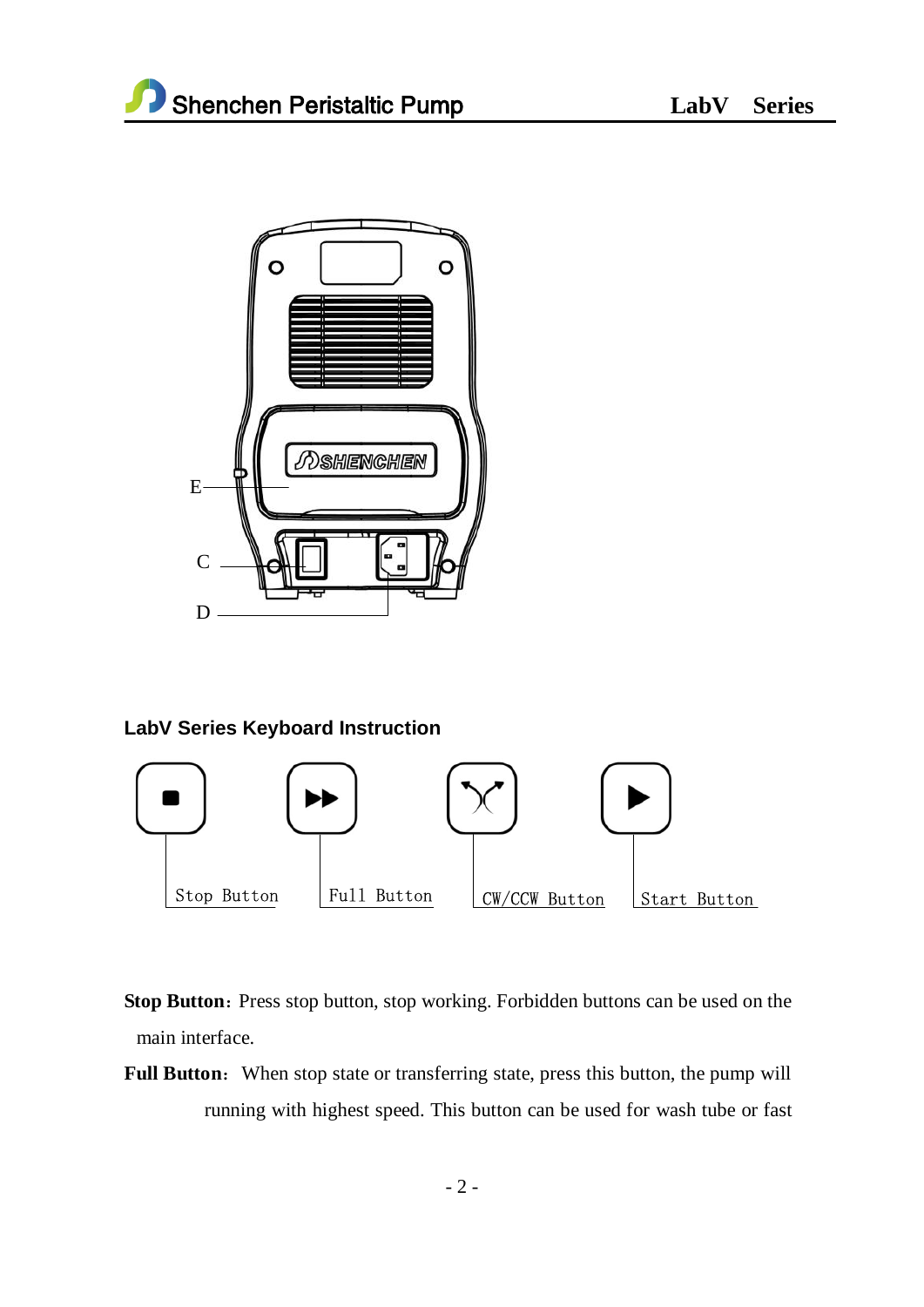filling liquid.

- **CW/CCW Button:** Press this button, the motor will change running direction. When the pump working with fixed volume measurement function or fixed time and volume function, this button does not work.
- **Start Button**: Press this button, the motor start running. When fixed volume measurement function or fixed time and volume function turn on, press this button, the pump will start work with the function.

## **LabV Series Operation Interface Structure:**



# **LabV Series Operation Interface Instruction 1. Boot Interface**:

After power on the system, enter the welcome interface, choose system language,

Chinese/English. If do not choose, it will enter the English main interface after 2.5 seconds automatically.

# **2. Main Interface**:

Main Interface Composition as below: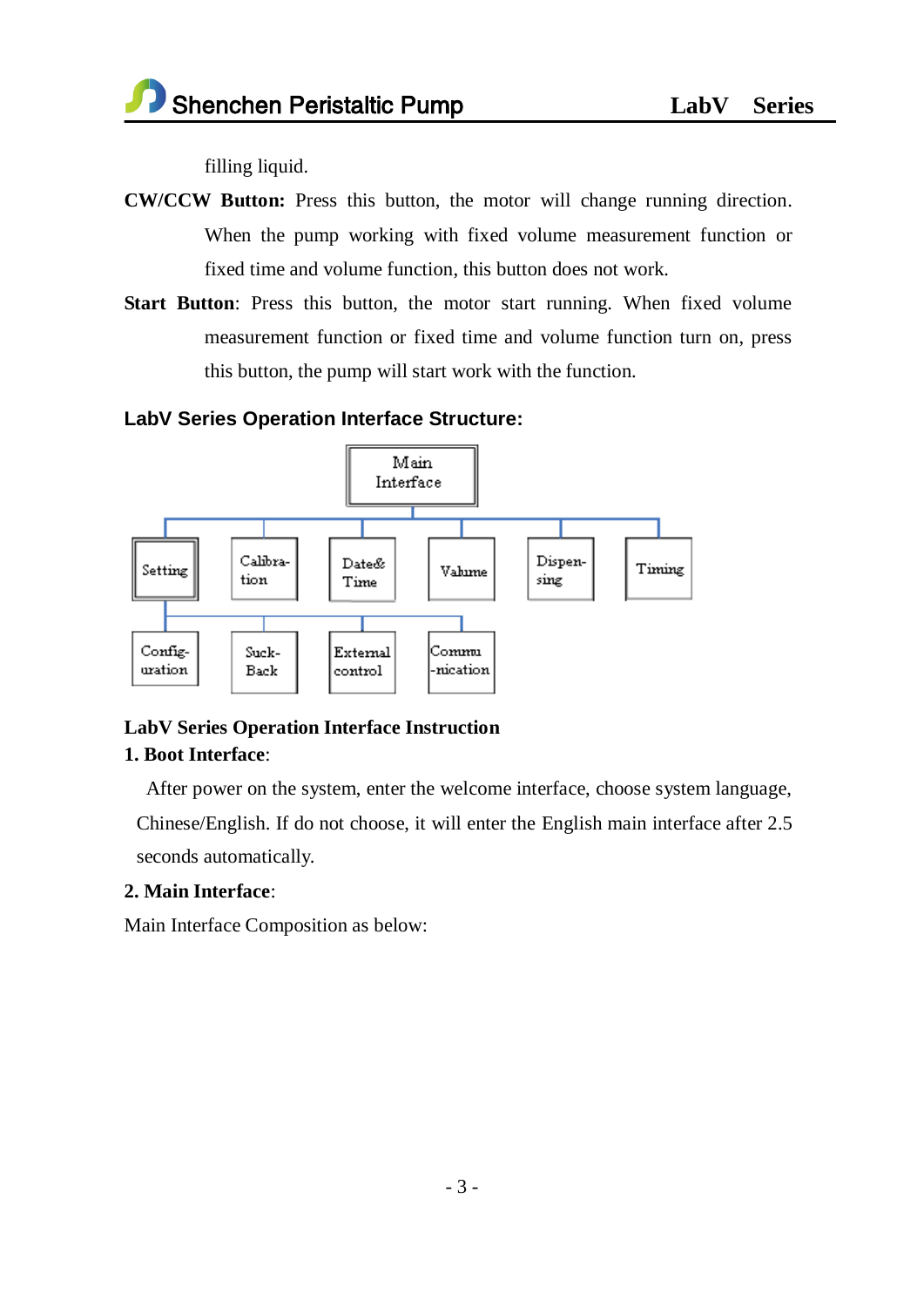

**Speed/Flow Rate Display:** Under the flow rate mode, display the current set up flow rate, the motor speed display at the C frame. Under the rotating speed mode, display the current set up speed, flow rate display at the C frame. Click A to amend the flow rate or speed. When fixed time and volume function turn on, A is forbidden, not allowed to amend the flow rate or speed.

**Real-time Dynamic Display:** Display the current running state.

- **Real-time Parameter Display:** Display the current running state and set up parameter. When the fixed volume measurement turn on, display the fixed volume measurement parameter; when the fixed time and volume function turn on, display the fixed time and volume parameter. When these two functions turn off, display the parameter is all 0.
- **Set Parameter Display:** Display the fixed volume measurement, fixed time and volume state information, the model of pump head and tube size.
- **Date and Time Display:** Display the current data and time, you can change it in the system setting. When it display an alarm clock on the right side, it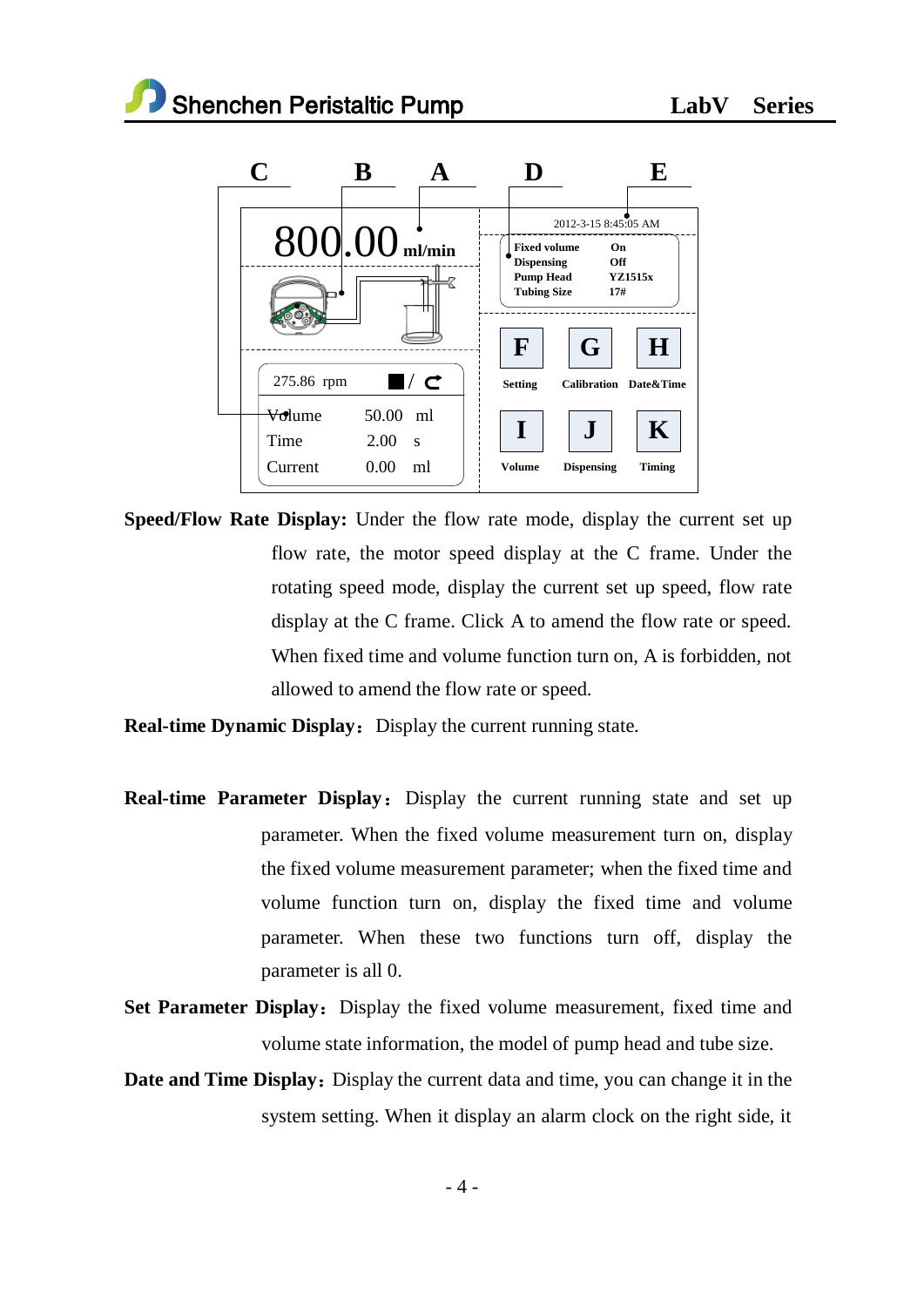means the timer start and stop function is turn on.

**System Setting Button:** Click this button, set up other parameters.

**Flow Calibration Button:** Click this button enter the flow rate calibration interface.

**Date & Time Button:** Click this button enter set up current date and time interface.

- **Fixed Volume Measurement Button:** Click this button, enter the fixed volume measurement interface**.**
- **Fixed Time and Volume Button:** Click this button, enter fixed time and volume interface.
- **Timer Start and Stop Button:** Click this button, enter timer start and stop interface.

#### **3**、**Numeric Keypad Input Interface:**

Numeric keypad input interface as below**:** 



**Input Information Display:** The information displayed is the current operation object.

**Input Data Display**: Display the current input data, range is 0.01-9999.

**Unit Display**: Display input units when input flow rate or volume.

**Input Digital Area**: Numeric keypad.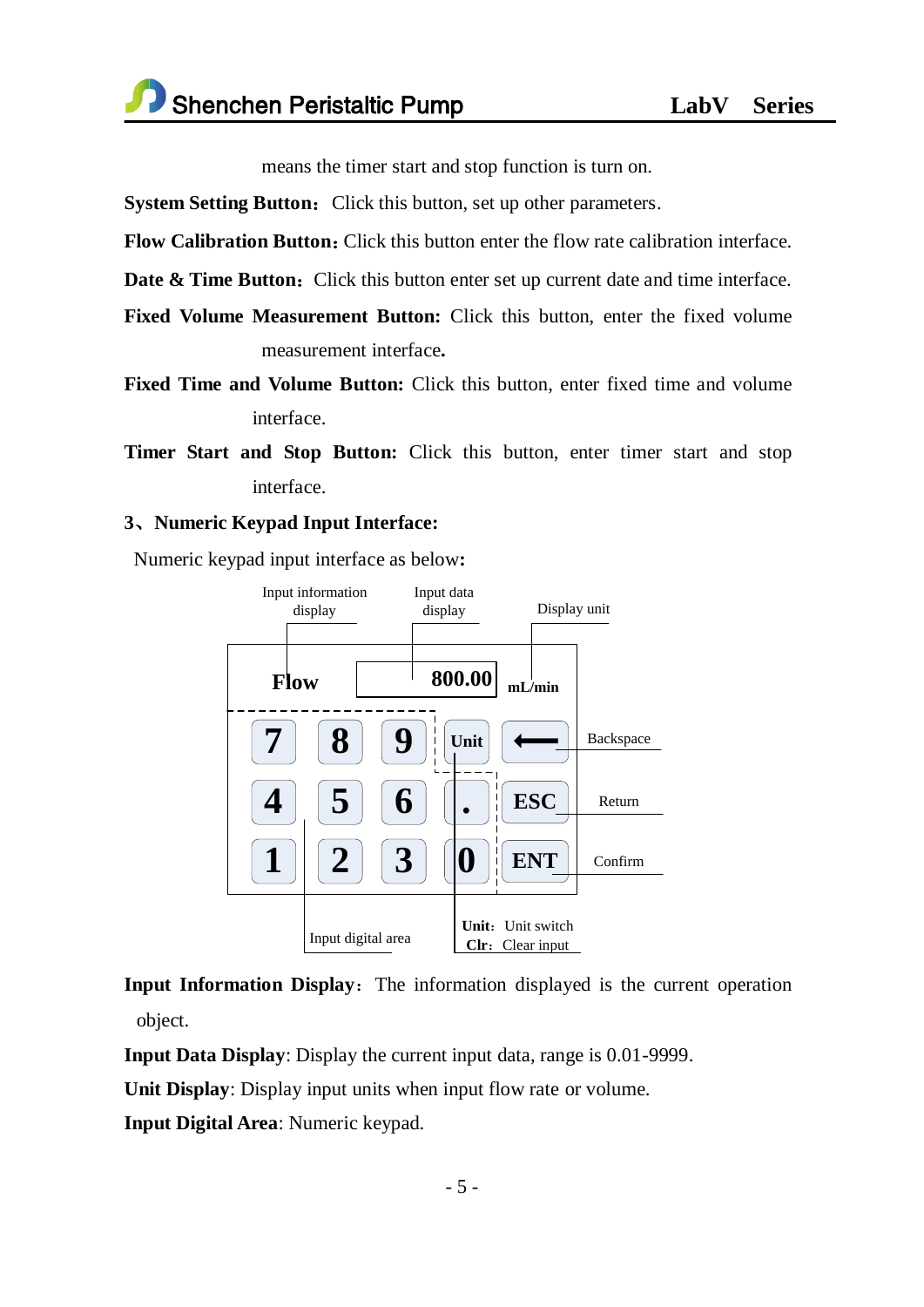**Unit/Clr Button:** When input flow rate or volume, this button is unit switch, you can choose different unit. When it is Clr, you can clear the current input data.

**Backspace Button**: Delete an input digital.

#### **ESC Button: Cancel the current input, back to prev interface.**

**ENT Button**: Confirm the current input.

#### **4**、**The Basic Configuration Interface:**

The basic configuration interface:

| <b>Pump Head</b>                                                                 | <b>Reference Flow Rate</b> |  |  |  |  |
|----------------------------------------------------------------------------------|----------------------------|--|--|--|--|
| <b>YZ1515x</b>                                                                   | Max: 17.00 ml/sec          |  |  |  |  |
| <b>Tubing Size</b><br>25#                                                        | Min:28.33 ul/sec           |  |  |  |  |
| <b>Flow Rate</b> Rotation Speed<br>OK<br>ON<br>OFF<br><b>Cancel</b><br>ON<br>OFF |                            |  |  |  |  |

Click the pump head and tubing size to choose the pump head and tubing.

Reference flow rate display the max. and min. flow rate with the current pump head and tubing.

Click the flow rate mode or rotating speed mode button to choose the working mode. When you choose the flow rate mode, the flow rate is adjustable, the speed will change with the flow rate. When you choose the rotating speed mode, the speed is adjustable, the flow rate will change with the rotating speed.

Click the confirm button back to the main interface.

#### 5. **Back Suction Angle Interface:**

The back suction angle interface as below: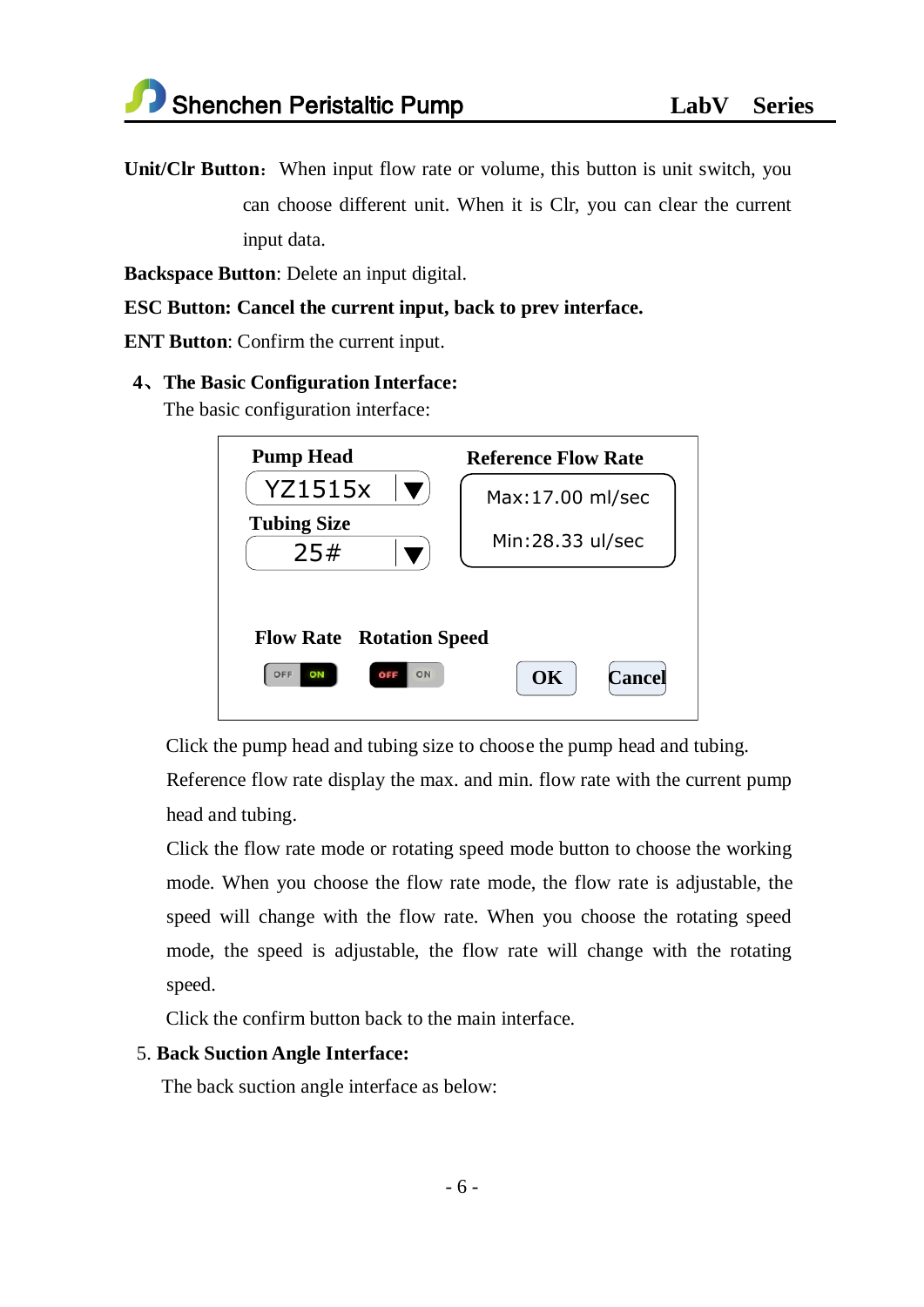



Click the **Setting** button in the main interface, then click **Suck-Back** button to enter the back suction angle setting interface. Click **angle** button, enter suck-back angle then click **ENT**. This can set all suck-back angle when motor stop running, except **dispensing** is **ON**.

#### **6. External Setting Interface:**

External Setting Interface as below:



Click **Setting** button in the main interface, then click **External control** to enter **External Settings** interface.

A. External control of the motor start-stop and reserving signal is divided into two kinds : level mode and pulse mode, Specific interface, see details in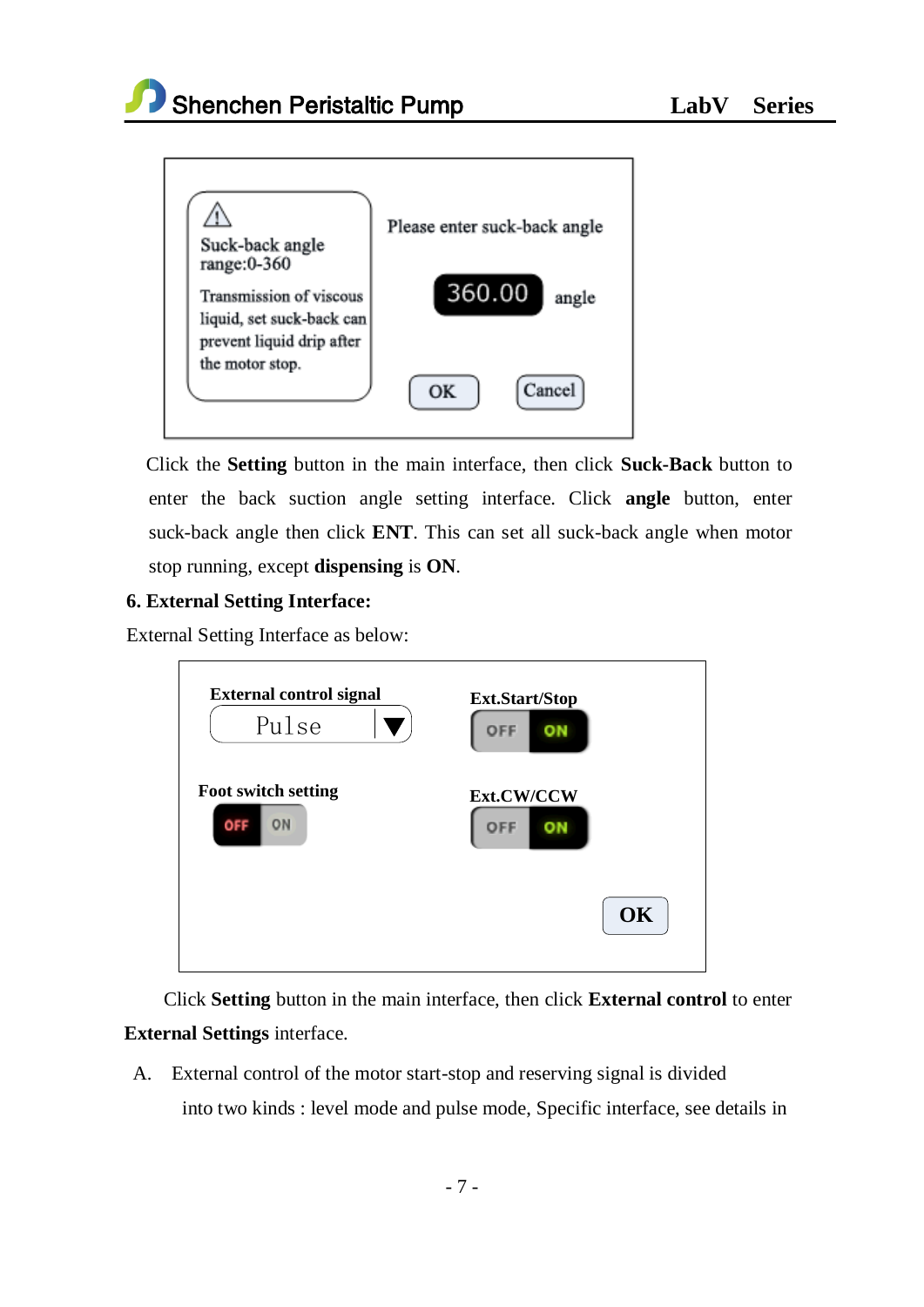describes external control interface .

B. Various independent external control mode setting switch work only when the corresponding external control function is turned on.

#### **7. External Speed Control Setting Interface:**

External Speed Control Setting Interface as below:



Click **Setting** button in the main interface, then click **External Speed Control** button to enter External Speed Control Settings interface.

Please choose simulated speed setting signal according to the input signal of external port,  $0-5V$ ,  $0-10V$ ,  $4-20mA$ , three simulated speed setting signal are optional, the voltage range of simulated speed setting signal and motor speed are of linear relation(upper limit of working speed is closed ).

When open the working speed upper limit, the motor speed is limited. For example, assume 0V corresponding 0 rpm, 5V corresponding 600 rpm (2.5V should corresponding 300 rpm). Set working speed upper limit to be 300 rpm, if the external input simulated signal is 2.5V, the motor speed is 300 rpm, if the input signal exceed 2.5V, motor speed maintain 300 rpm.

#### **8**、**Communication Setting Interface:**

Communication Setting Interface as below**:**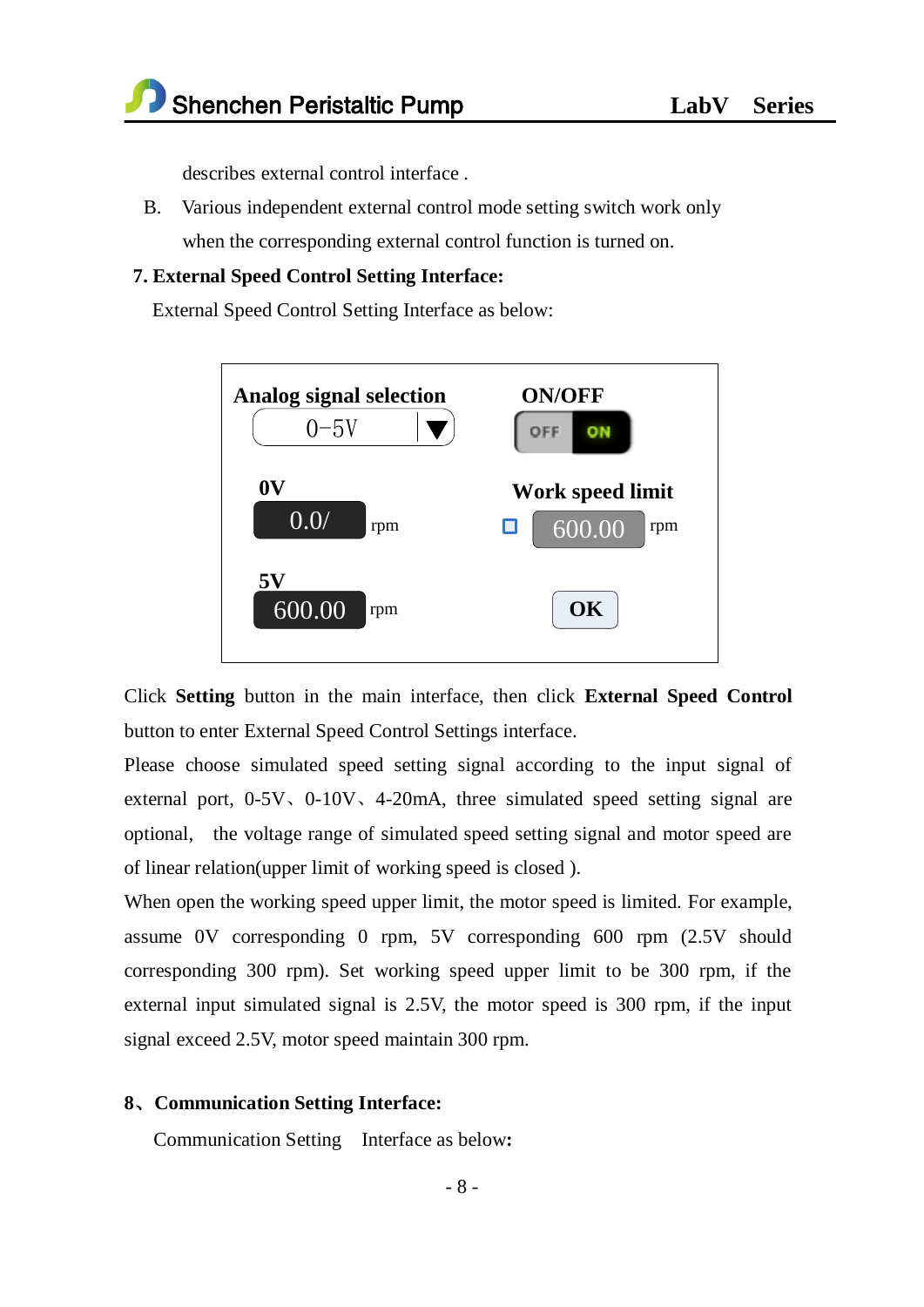



Click **Setting** button in the main interface, then click **Communication** button to enter Communications Settings interface.

This pump support MODBUS--RTU Mode. Please select baud rates and communication interface (RS485/RS232). Click **Slave No.** button to enter peristaltic pump address No.(range:1-32 ), select communication enable is **ON**. Then this pump can be communication with master, receiving master signal.

**NOTE**: Peristaltic pump only under communication control when in the main interface, it's out of communication control when in other interface.

#### **9**、**Flow Rate Calibration Interface:**

Flow Rate Calibration Interface as below**:**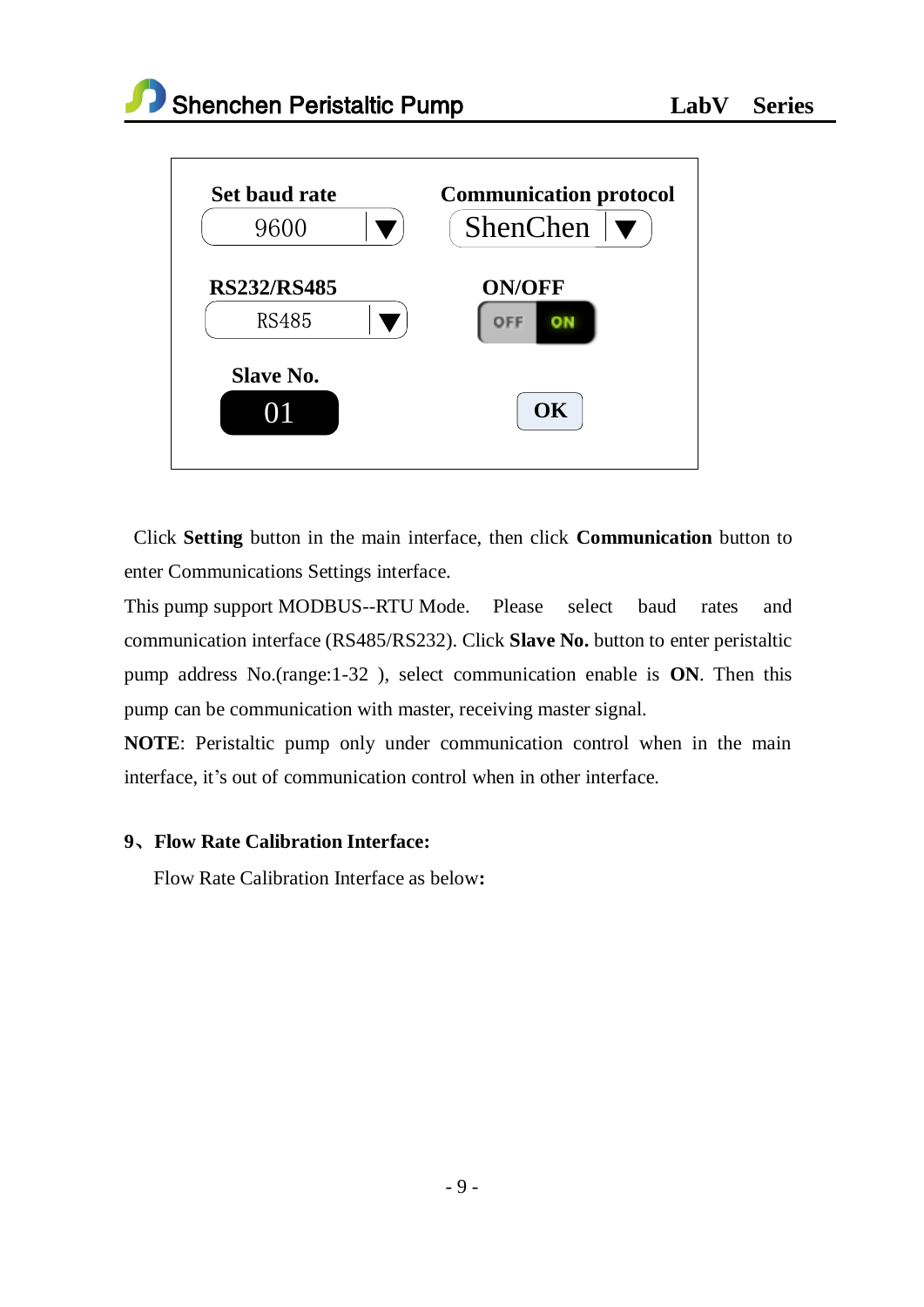

The top left corner display the function, when fixed volume measurement turn on, display fixed volume; when fixed time and volume turn on, display fixed time and volume. Others display transferring mode.

 If fixed time and volume turn on, the target volume and running time is set up parameter, unable to amend. Other modes, the running time is 60s, you can click the run time button to amend the running time.

# **Before the pump working, need to calibrate the flow rate to ensure the transferring or dispensing accuracy**

#### **Process as below:**

- A、Confirm the running time, if fixed time and volume function, the running time is set up time, unable to change.
- B、Click **Start** button to test, countdown display the run time, it will stop automatically, and display numerical keyboard, input the actual volume, then it will ask whether continue test ( suggest more than 3 times), choose **Yes**, the pump will test again, choose **No**, back to the calibration interface.
- C、After click the **Start** button, during the pump running, you can click the **Stop** button to stop the test.
- D、After finish the tests, the actual volume area display the average data, click the **CAL** button, the calibration is finished. Now the request flow rate or volume is close to theoretical data.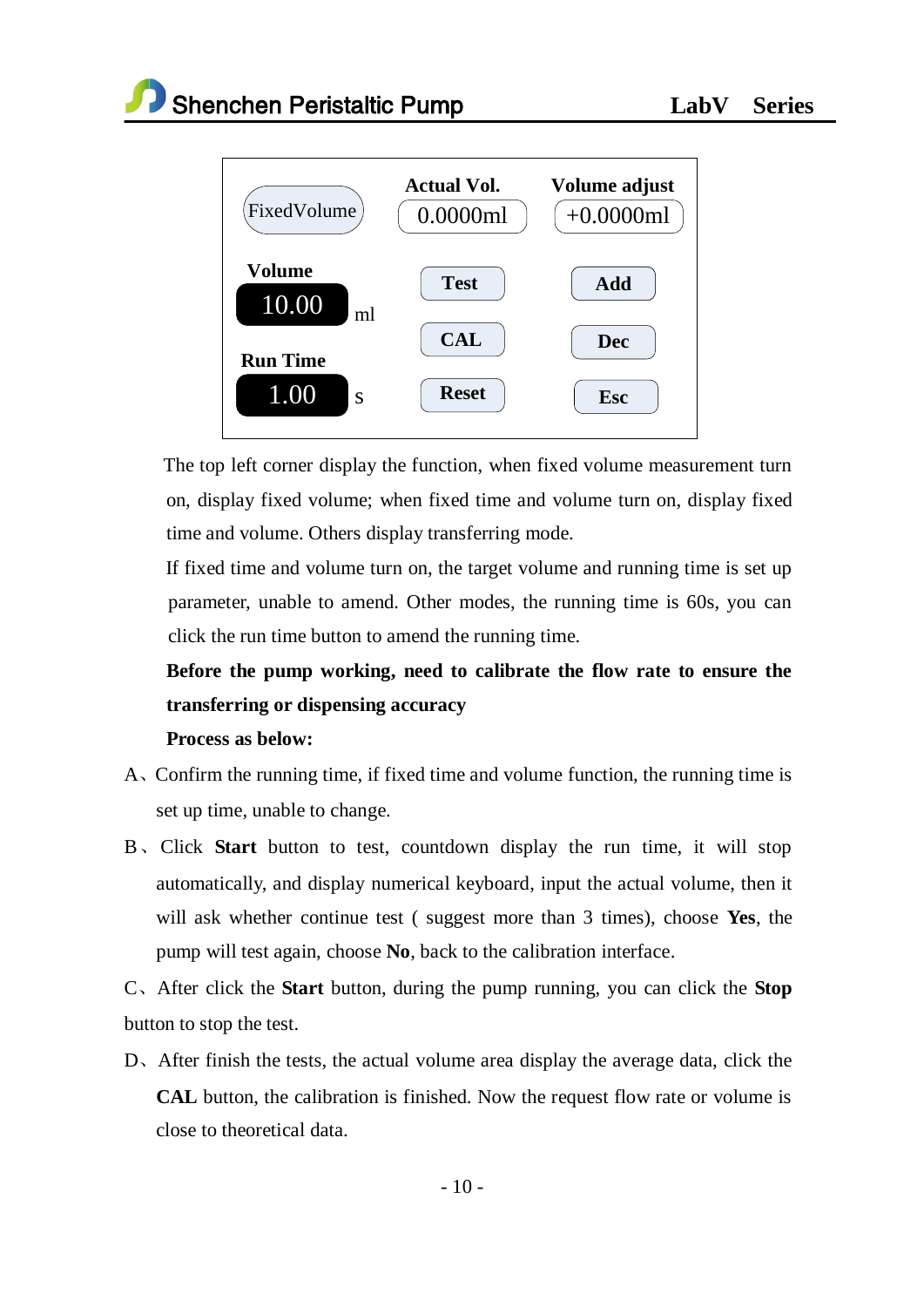- E、If request higher accuracy, you can click **Add** and **Dec** button to micro adjust the flow rate, to reach high accuracy transferring and dispensing.
- F、Click **Cancel** button, cancel the test data, the actual volume return to 0.

#### **Online Micro Adjust Volume Process:**

**Flow Rate Transferring Mode:** If the actual flow rate is big or small than the set up flow rate, you can micro adjust the flow rate online without affect the product line.

**Fixed Time and Volume Mode**: If the dispensing volume is big or small than the set up volume, you can micro adjust the volume online, no need to stop the pump.

**Fixed Volume Measurement Mode:** Do not support online micro adjust function.

- ①.Click the Calibration button from the main interface, enter the flow rate calibration interface.
- ②. Now only the **Add**, **Dec** and **Esc** button is usable, other buttons are forbidden.
- ③. Click **Add** or **Dec** button to adjust the flow rate or volume.

#### **10**、**Date & Time Interface:**

Setting Date & Time Interface as below:

| 12-hour         | $2012 - 3 - 15$ |
|-----------------|-----------------|
| 24-hour         | $8:45:35$ AM    |
| <b>Set Date</b> | <b>Thursday</b> |
| <b>Set Time</b> | <b>Back</b>     |

Click the **System Setting** button from the main interface, click **Date** and **Time** button, enter date and time setting interface. The date and time will display on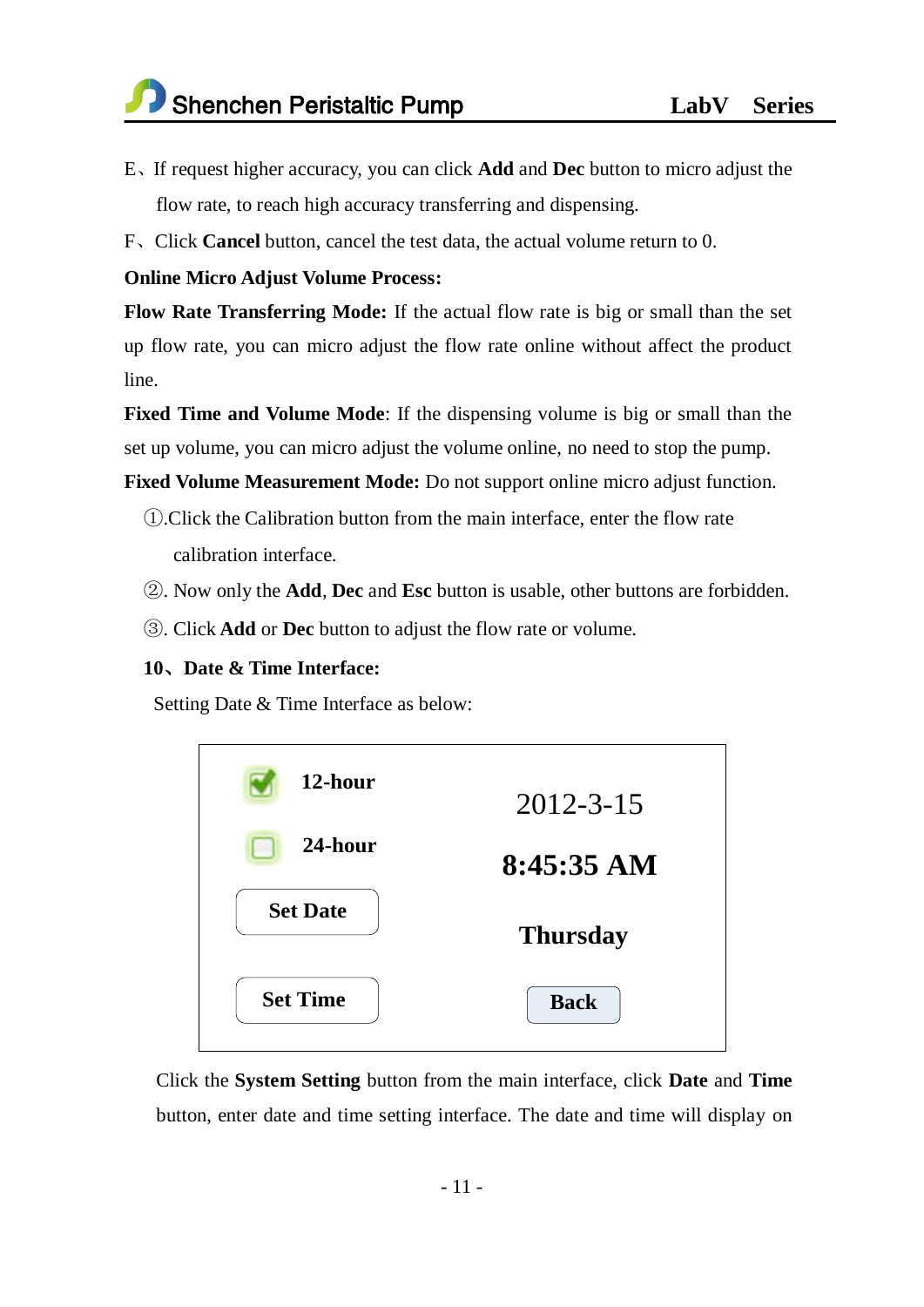the top right corner of main interface.

Click **Set Date** button, come out the **Set year** numeric keypad, the range of the year is **1970-2099**. After set up the year, then set the month and date.

Click **Set Time** button, come out the numeric keypad, set the hour, minute and second.

#### **11**、**Fixed Volume Measurement Interface:**

Fixed Volume Measurement Interface as below:



After turn on this function, the peristaltic pump will measure the volume automatically, when the volume reach set up volume, the pump will stop working automatically. The flow rate can be changed during the pump working.

Click the **Fixed Volume** button, set **ON** to turn on this function. Click **Set Volume**, to input volume, the unit can be mL or L, range is 0.01mL to 9999L. The prompting frame display the needed time to finish the volume with set up flow rate. The maximum time is 9999min, when more than 9999min, the system will warn.

#### **12**、**Dispensing Interface:**

Dispensing Interface as below: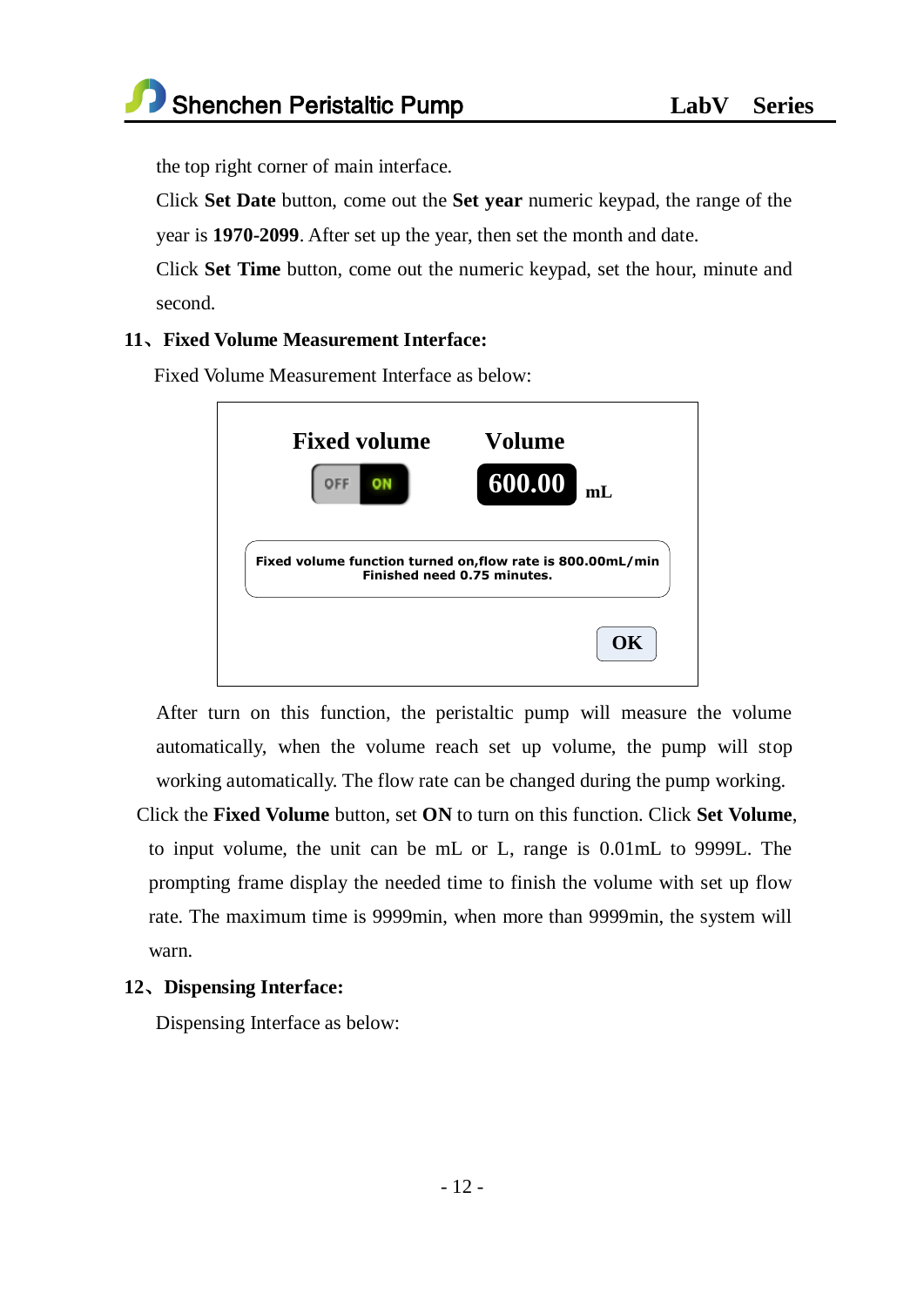

After turn on this function, the pump will enter dispensing mode.

 Peristaltic pump transfer fixed volume in fixed time, transfer number of times is the run times, click suspend time button then input suspend time, prompt box display current diameter, after click the OK button, click the start button, the pump begin dispensing according to the diameter.

# **13**、**Fixed Time and Volume Interface**:

Fixed time and volume Interface as below:



After turn on this function, the pump will enter dispensing mode.

Peristaltic pump transfer fixed volume in fixed time, transfer number of times is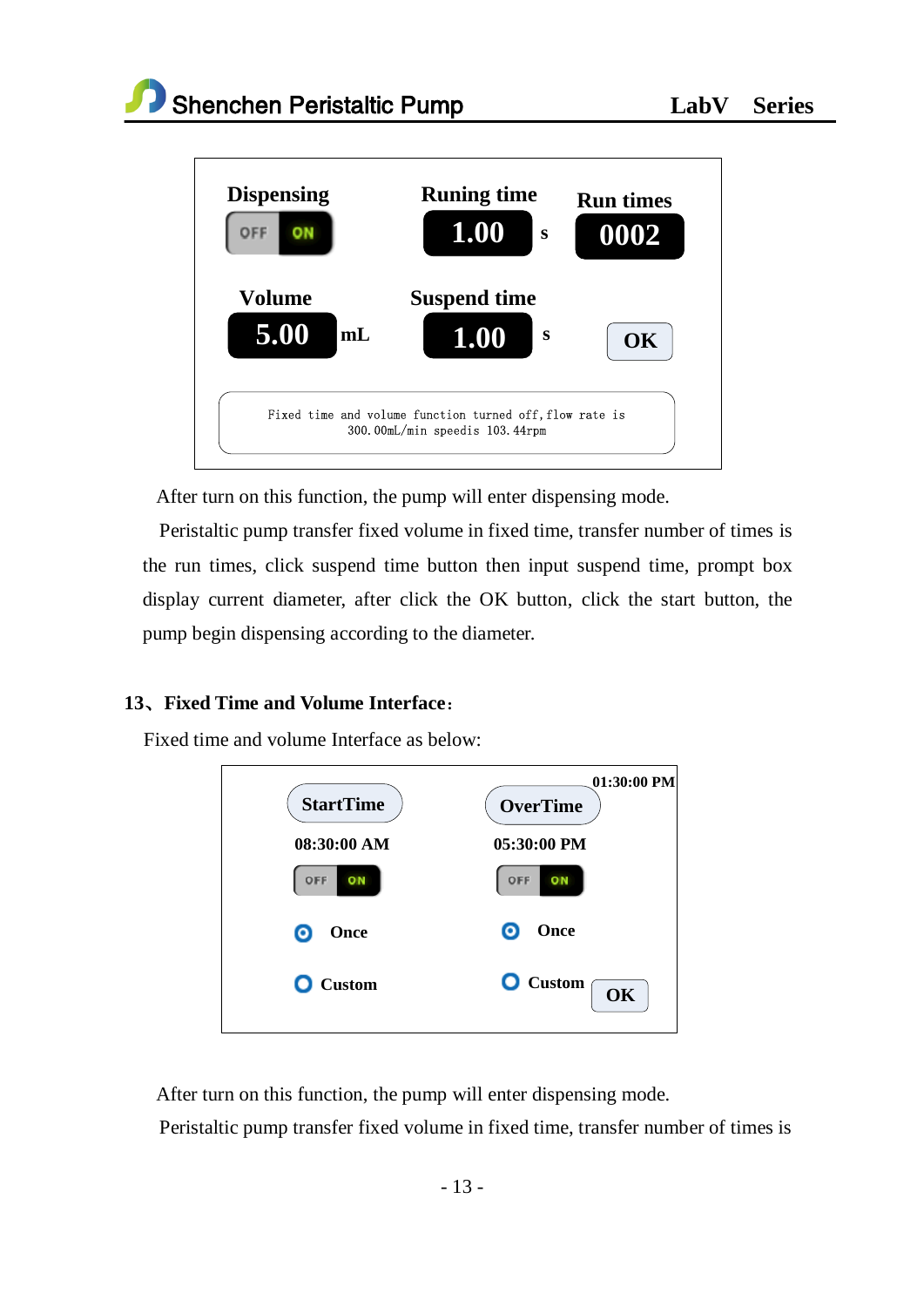

the repetition times, click interval time, input interval time, prompt box display current diameter, after click the enter button, click the start button, the pump begin dispensing according to the diameter.

## **Main Functions Operation Process**

#### **1**、**Flow Rate Transferring Function**



**Note: Flow rate calibration process please refer the flow rate calibration interface instruction.**

#### **2**、**Fixed Volume Measurement Function**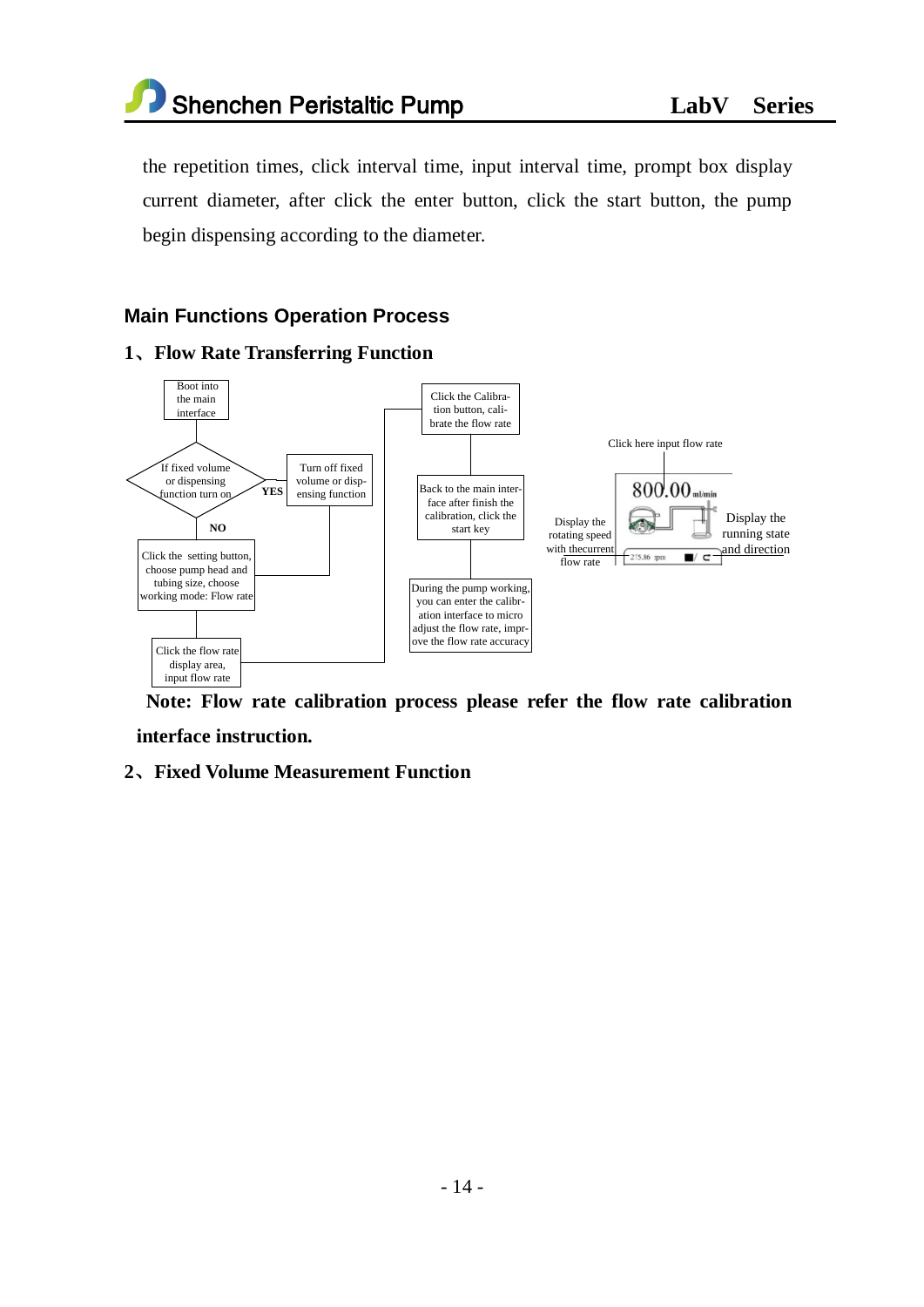Shenchen Peristaltic Pump **LabV Series** 



**Note: Flow rate calibration process please refer the flow rate calibration** 

**interface instruction.**

#### **3**、**Dispensing**



**Note: Flow rate calibration process please refer the flow rate calibration interface instruction.**

#### **4**、**Timer Start And Stop Function**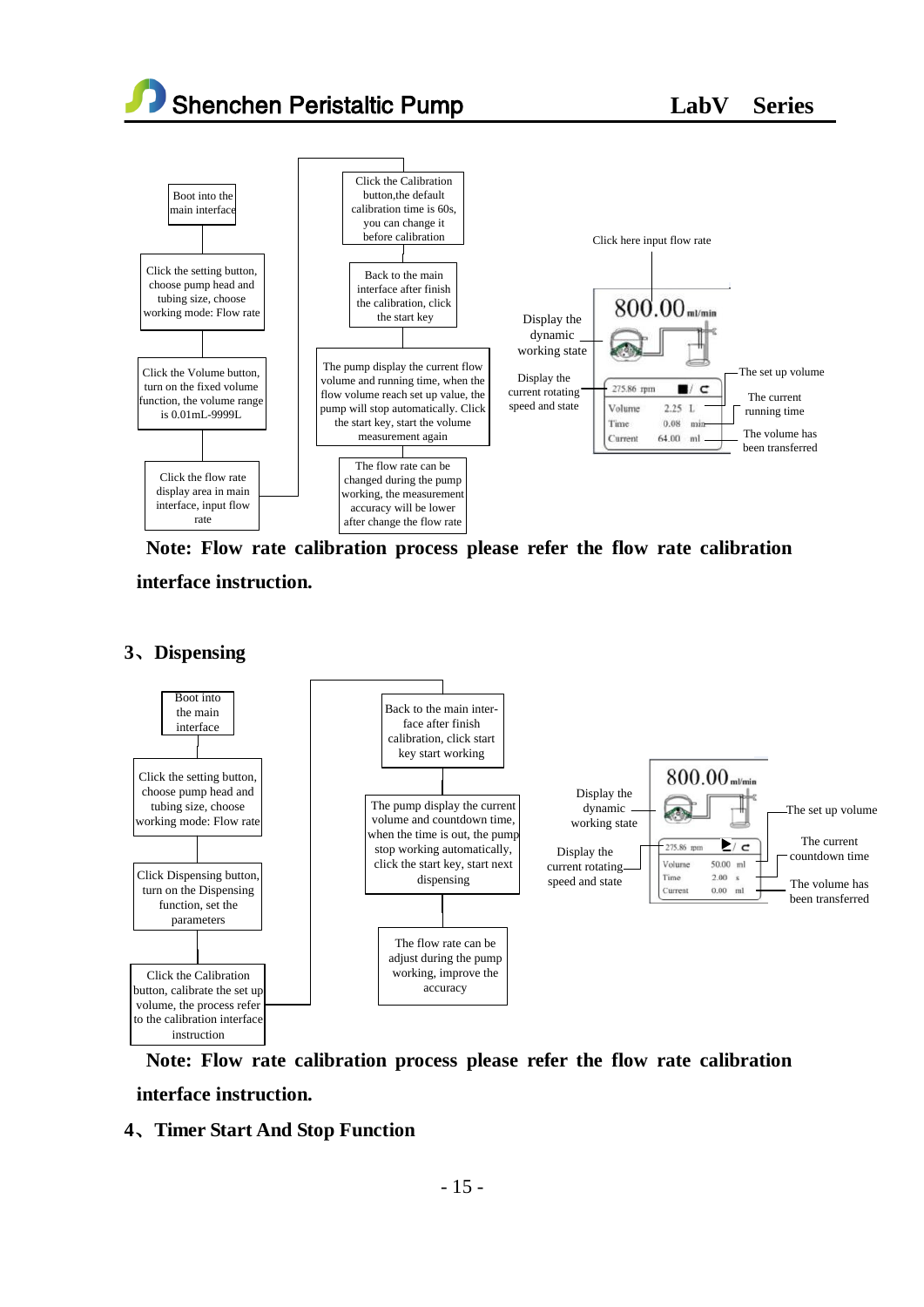Shenchen Peristaltic Pump<br>
LabV Series



Under the flow rate transferring mode, set the pump start at 8:30 a.m. from Monday to Friday, stop at 5:30 p.m., the process as below:



Click **Start Time**, set the start time is 8:30 a.m., turn the button to **ON.**

Click **Custom**, come out the repeat date window, as below: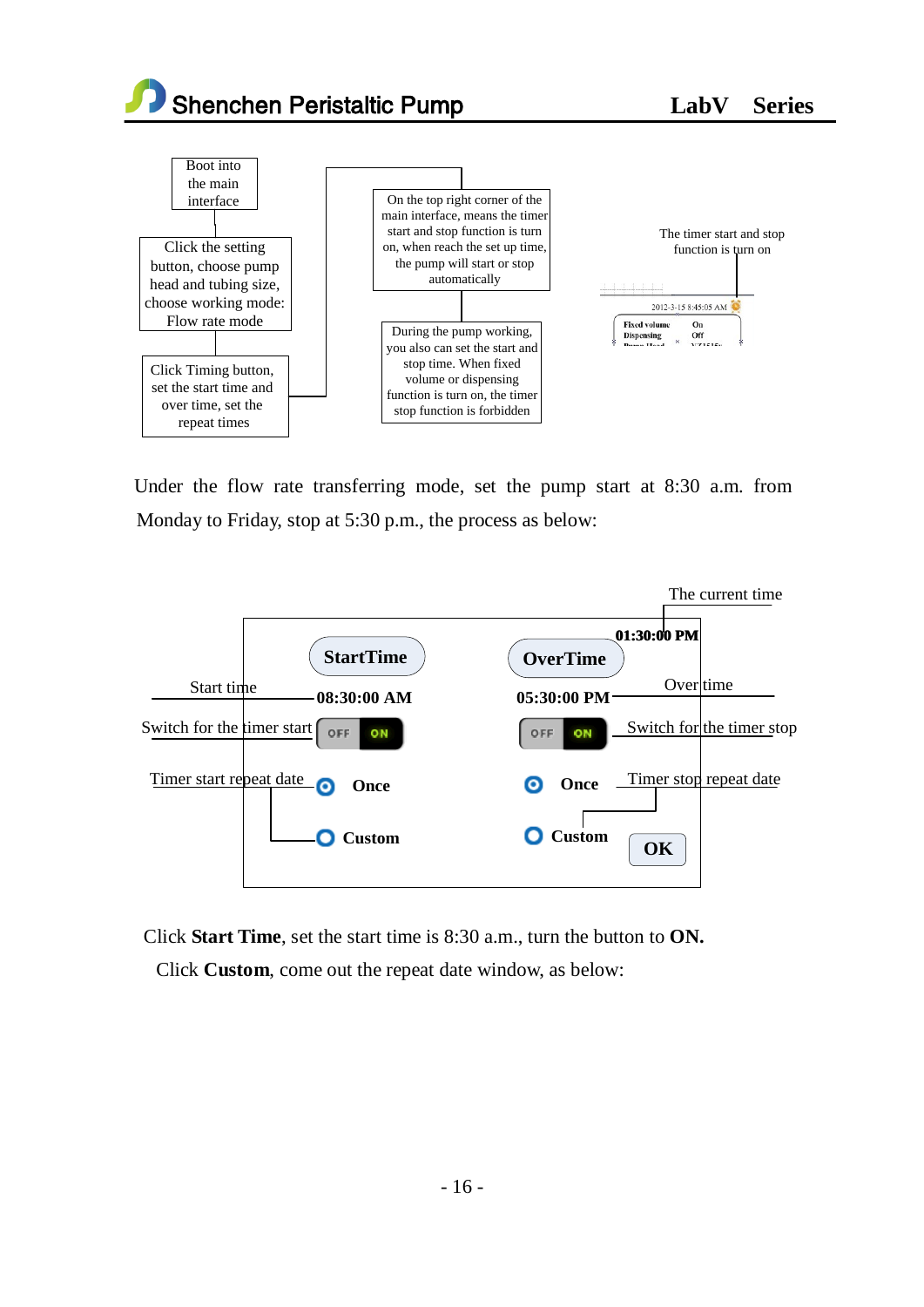

Timer stop setting process is same with the timer start.

|  |  |  |  | <b>LabV Series Technical Specification</b> |
|--|--|--|--|--------------------------------------------|
|--|--|--|--|--------------------------------------------|

| Speed range      | LabV1:<br>$0.1-150$ rpm   | Power supply      | $AC220V \pm 10\%$ , 50Hz/60Hz(standard) |
|------------------|---------------------------|-------------------|-----------------------------------------|
|                  | LabV3:<br>$0.1-350$ rpm   |                   | $AC110V \pm 10\%$ , 50Hz/60Hz(optional  |
|                  | LabV6:<br>$0.1 - 600$ rpm | Power             | $<$ 50W                                 |
|                  |                           | consumption       |                                         |
| Speed resolution | $0.01$ rpm                | Temperature       | $0-40^{\circ}$ C                        |
| Flow rate        | 0.01                      | Relative          | $< 80\%$                                |
| resolution       |                           | humidity          |                                         |
| Operation mode   | Touch screen and          | <b>Dimensions</b> | 213*152*235mm                           |
|                  | membrance keypad          | $(L*W*H)$         |                                         |
| Display          | 4.3 inch true color       |                   |                                         |
|                  | display screen            | Weight            | $5.02$ Kg                               |
| External control | TTL level                 | Protection rating | IP31                                    |

# **LabV Series Function and Features**

- $\geq 4.3$  inch color touch screen control, dynamic display working status, the flow volume and motor speed display in the same screen.
- $\triangleright$  Intelligent calibration function, it can calibrate the flow rate and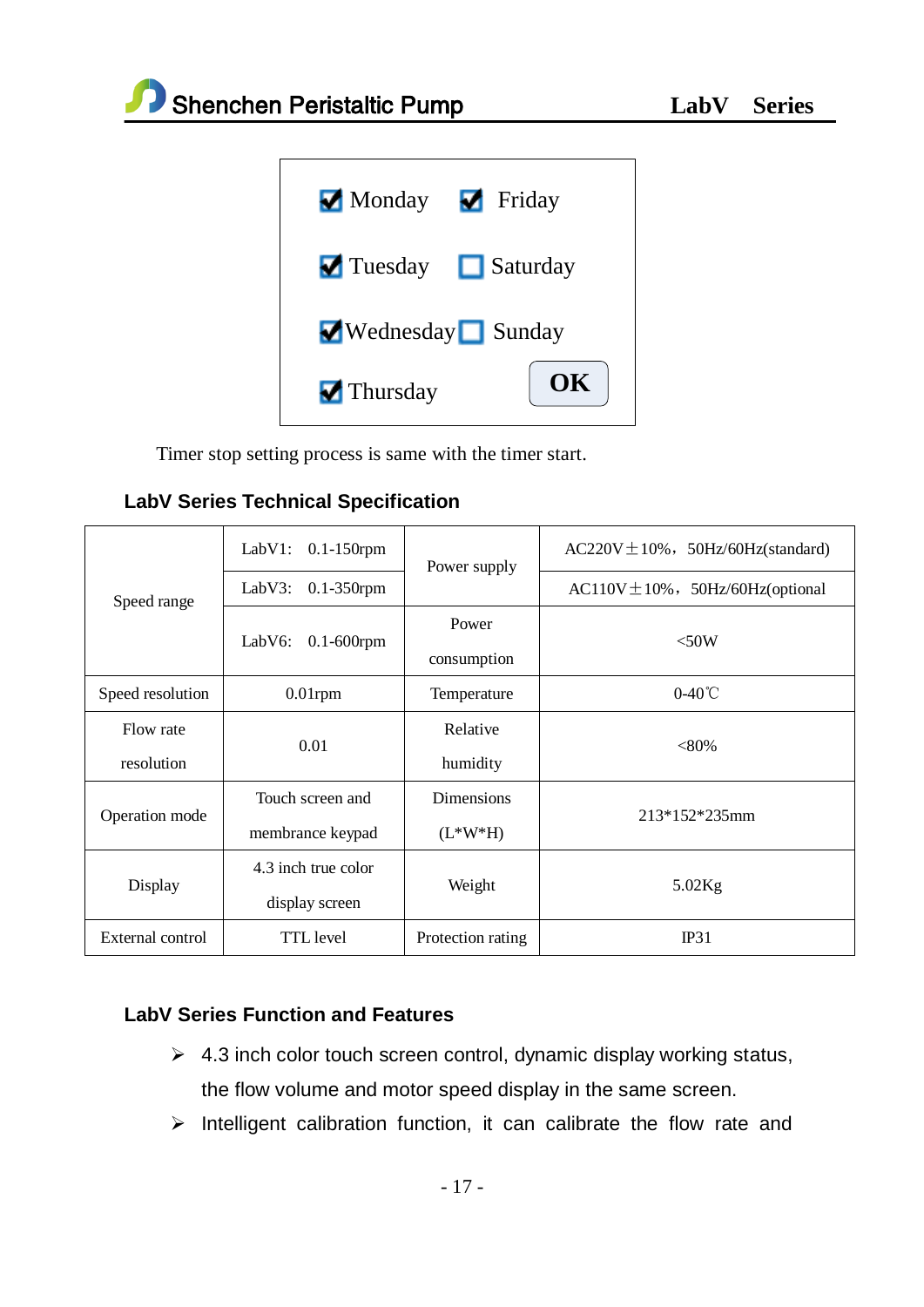dispensing volume, ensure the flow accuracy, suitable for high accuracy transferring liquid.

- $\triangleright$  On-line micro adjusting function, it can adjust the flow rate during production progress, to avoid the filling errors because of tubing fatigue and elasticity decreased.
- $\triangleright$  Accurate angle control technology, reach high precision dispensing and measurement.
- $\triangleright$  Fixed volume measurement function: After turn on this function, the peristaltic pump will measure the liquid volume automatically, it will stop automatically after the volume reaches the set value. During this process, the volume can be changed. It is suitable for laboratory liquid dosing and chemical reaction process.
- $\triangleright$  Fixed time and volume function: After turn on this function, the peristaltic pump will transfer fixed volume within set time. It is Suitable for liquid dispensing in laboratory and industrial production.
- $\triangleright$  Timer start and stop function: Can set the pump start and stop time freely, reach automation control.
- $\triangleright$  Load-shedding memory function, store the running parameters in time, safe and reliable.
- $\triangleright$  Fast fluid-filled function, can wash the tubing and also fill fluid int the tubing.
- $\triangleright$  High torque and low power loss, it can load several pump heads or multichannel pump head, meet different application requests.
- $\triangleright$  External control start and stop, convenient for equipment supporting.
- > 304 stainless steel housing, resist corrosion, no rust.

# **Product Dimension (mm):**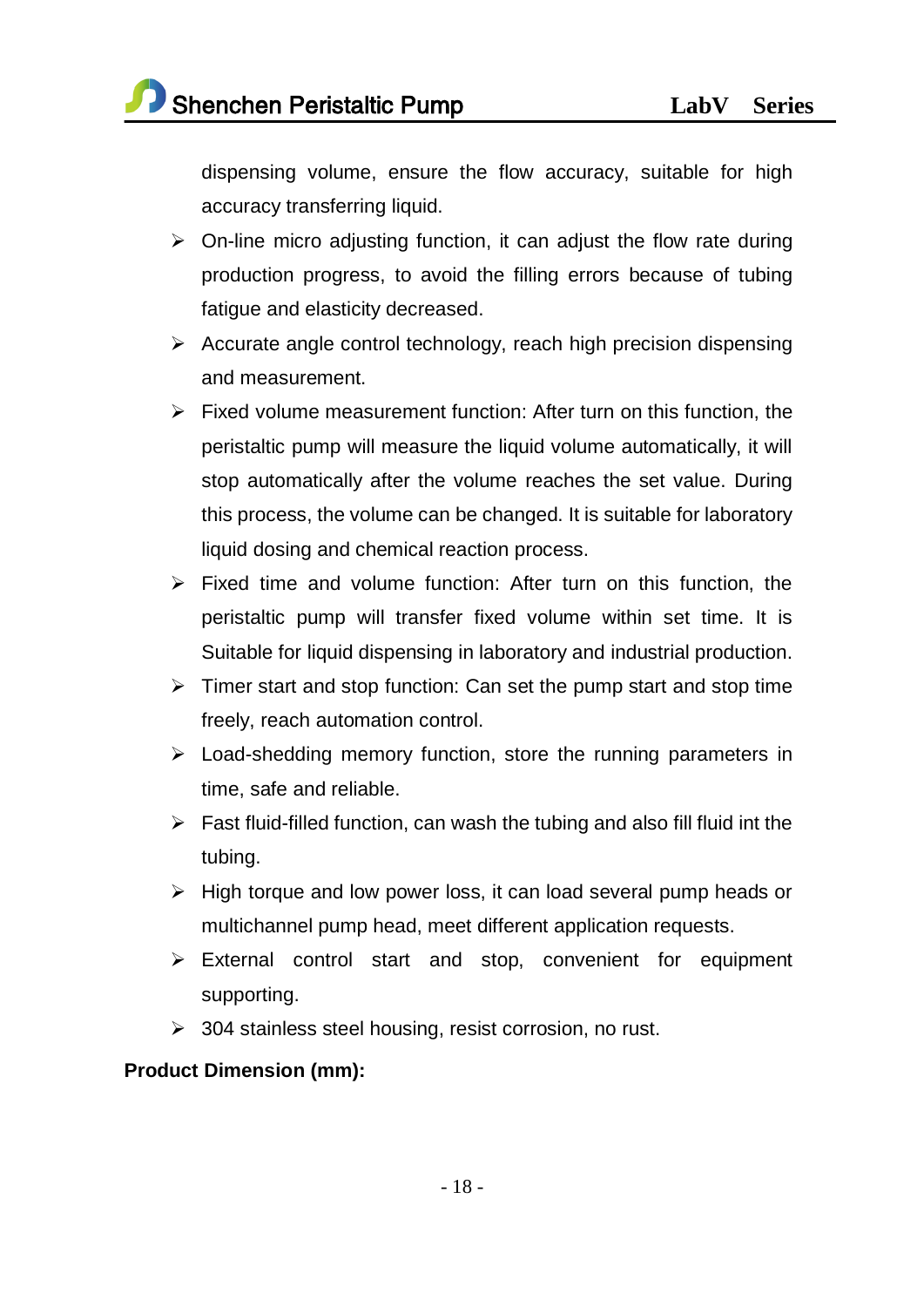

# **External Control Interface Instruction**:

External control interface as below:



①**. Analog signal input terminal:** External control setting interface, choose the' **Analog Signal**' and turn on the '**Ext. Speed**'. Control the motor speed from 0 rpm to 600rpm through analog signal.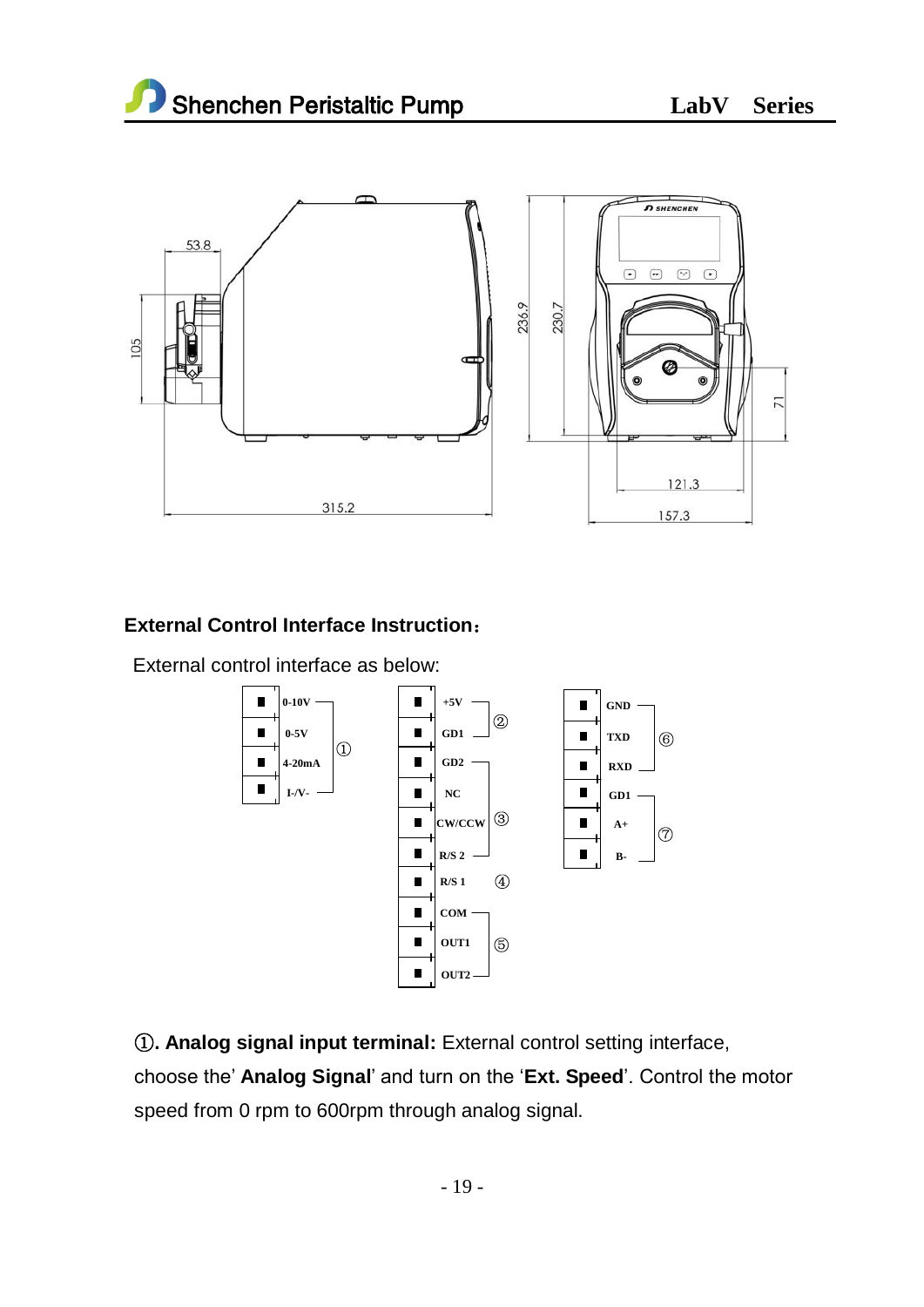**0-10V:** 0V to 10V voltage signal input terminal.

**0-5V:** 0V to 5V voltage signal input terminal.

**4-20mA:** 4mA to 20mA current signal input terminal.

**I\_/V\_:** Analog signal negative terminal.

**Notice: Please do not connect 0-10V signal connect to 0-5V terminal or 4-20mA terminal. This is forbidden. Wrong connection will damage the pump**.

②、**Internal isolation 5VDC output**

③、**External control start/stop, cw/ccw signal input terminal:**

Active signal input.

**If need change to 12VDC or 24VDC input, please open the controller housing, and change the jumper connection on the external control board as below :** 



- 
- 12V level input 24V level input 5V level input

**GD2:** External control signal common input terminal.

**NC:** Null.

**CW/CCW:** External control direction signal input

**Pulse mode**: the direction change once when receive one pulse signal(**rising edge effectively**).

**Level mode**: when high level the pump clockwise running, when low level, the pump counterclockwise running.

**R/S 2:** External control start/stop signal input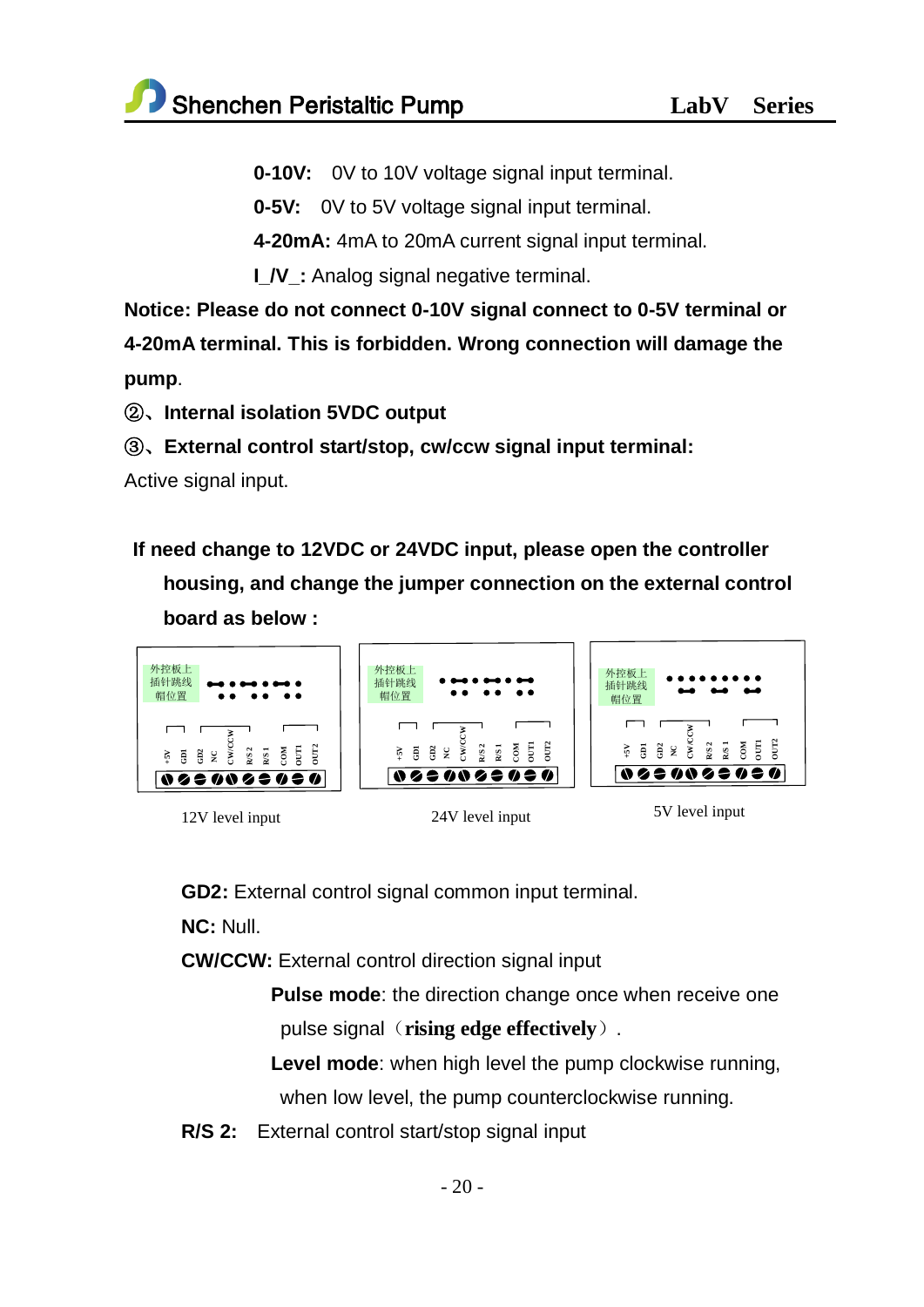**Pulse mode:** the pump working status change once when receive one pulse signa (**rising edge effectively**) l. **Level mode:** when high level, the pump running; when low level the pump stop running.

**Set up the external control mode in the setting interface, turn on the correspond external control function, external control signal is active**.

④、 **R/S 1 External control signal input terminal**: Passive signal input.

 **Pulse mode**: R/S 1 short connect with GD1 and then disconnect, the pump start running. Short connect and disconnect again, the pump stop running.

 **Level mode**: R/S 1 short connect with GD1, the pump running; when disconnect, the pump stop running.

**This terminal can connect with passive switch and foot pedal. In the external control setting interface to set the active of this terminal, the foot pedal option.**

⑤、 **The motor working status output terminal:** Output motor working status as below: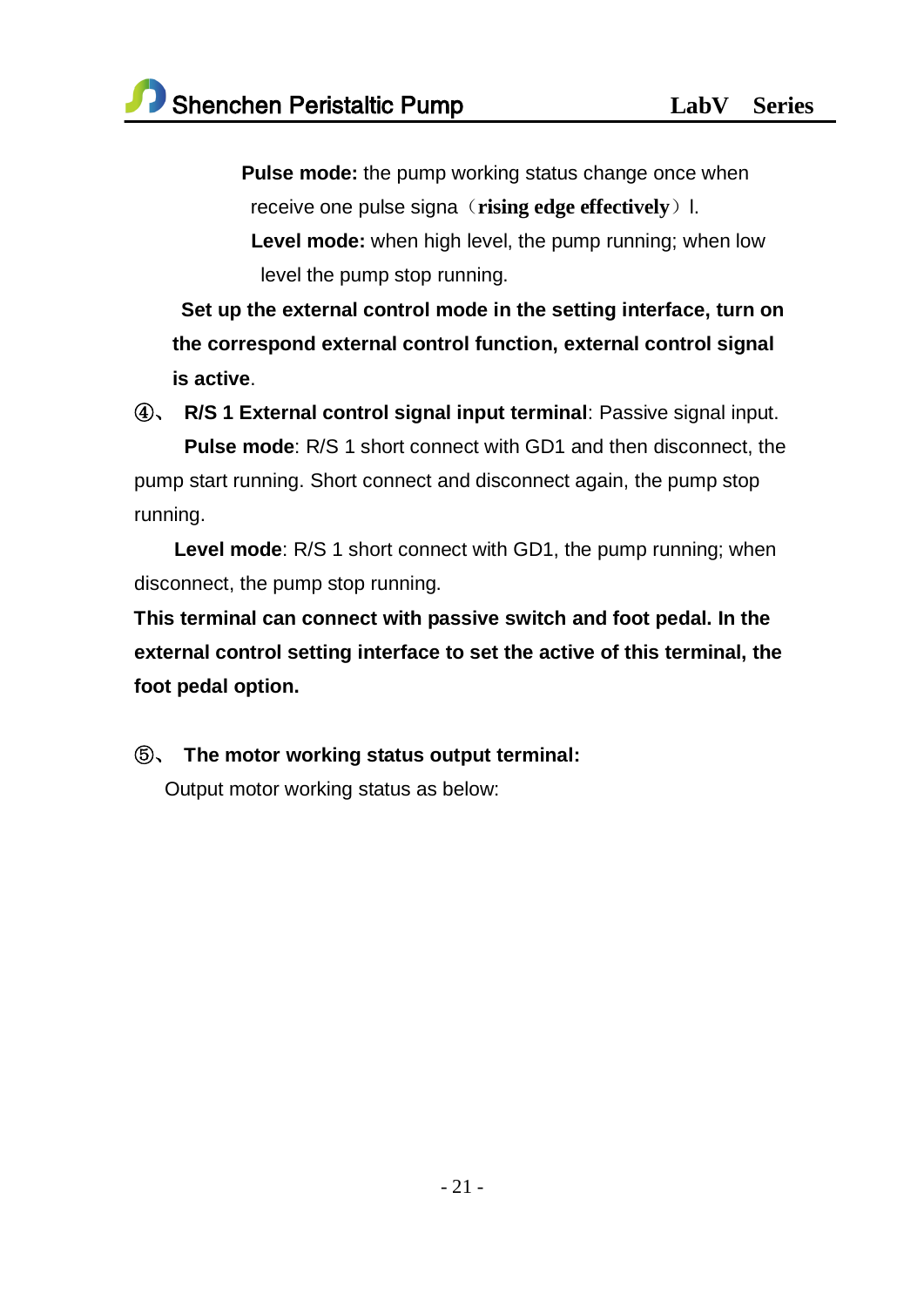

If connect with relays, when the motor running, K1 connect; when the motor stop running, the K1 disconnect.

⑥、 **RS232 Communication :** Choose RS232 in the Communication setting interface, this terminal is active.

**GND**: Communication ground terminal.

**TXD:** Master sending, peristaltic pump receive signal terminal.

**RXD:** Peristaltic pump sending, master receive signal terminal.

# **RS232 Communication Interface Connection Diagram as below**:

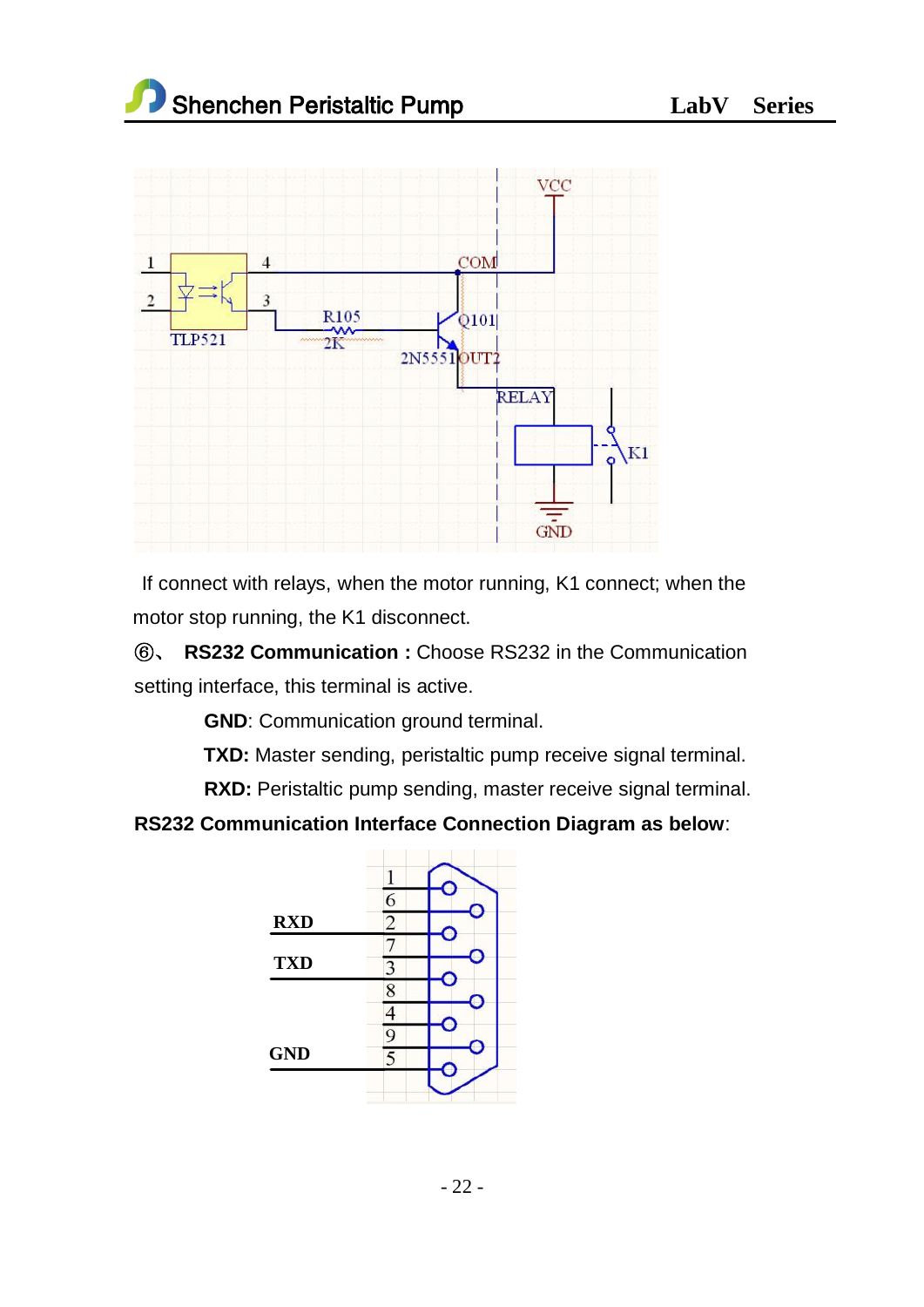# ⑦、 **RS485 Communication Interface:** Choose RS485 in the

communication setting interface, this terminal is active**.** 

**GD1:** RS485 signal interface

**A+:** Connect RS485 A+ terminal

**B-:** Connect RS485 B- terminal

**Instruction:** No matter choose RS232 or RS485, the communication protocol is standard MODBUS protocol.